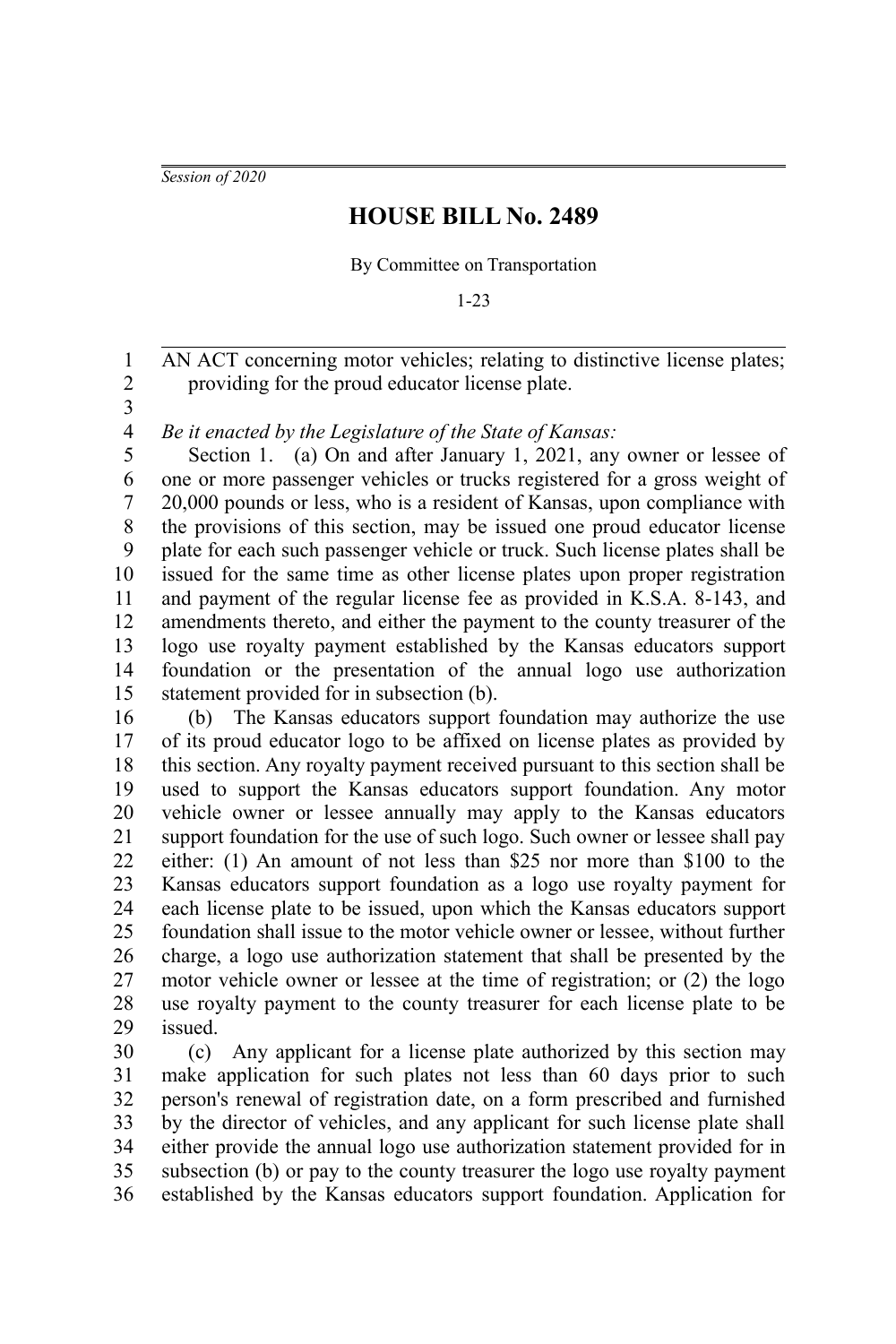1 2 3

(d) No registration or license plate issued under this section shall be transferable to any other person. 4 5

(e) The director of vehicles may transfer a proud educator license plate from a leased vehicle to a purchased vehicle. 6 7

(f) Renewals of registration under this section shall be made, annually, upon payment of the fee prescribed in subsection (a), in the manner prescribed in K.S.A. 8-132(b), and amendments thereto. No renewal of registration shall be made to any applicant until such applicant either provides to the county treasurer the annual logo use authorization statement provided for in subsection (b) or the payment of the logo use royalty payment as established by the Kansas educators support foundation. If such logo use authorization statement is not presented at the time of registration or faxed by the Kansas educators support foundation, or the annual logo use royalty payment is not made to the county treasurer at the time of registration, the applicant shall be required to comply with K.S.A. 8-143, and amendments thereto, and return the license plate to the county treasurer of such person's residence. 8 9 10 11 12 13 14 15 16 17 18 19 20

21

(g) The Kansas educators support foundation shall:

(1) Pay the initial cost of design for license plates authorized by this section; and  $22$ 23

(2) provide to all county treasurers a toll-free telephone number or electronic mail address where applicants can contact the Kansas educators support foundation for information concerning the application process or the status of their license plate application. 24 25 26 27

(h) The Kansas educators support foundation, with the approval of the director of vehicles and subject to the availability of materials and equipment, shall design a plate to be issued under the provisions of this section. 28 29 30 31

(i) As a condition of receiving the proud educator license plate and any subsequent registration renewal of such plate, the applicant shall consent to the division authorizing the division's release of motor vehicle record information, including the applicant's name, address, logo use royalty payment amount, plate number and vehicle type to the Kansas educators support foundation and the state treasurer. 32 33 34 35 36 37

(j) Annual logo use royalty payments collected by county treasurers under this section shall be remitted to the state treasurer in accordance with the provisions of K.S.A. 75-4215, and amendments thereto. Upon receipt of each such remittance, the state treasurer shall deposit the entire amount in the state treasury to the credit of the Kansas educators support foundation royalty fund, which is hereby created in the state treasury and 38 39 40 41 42 43